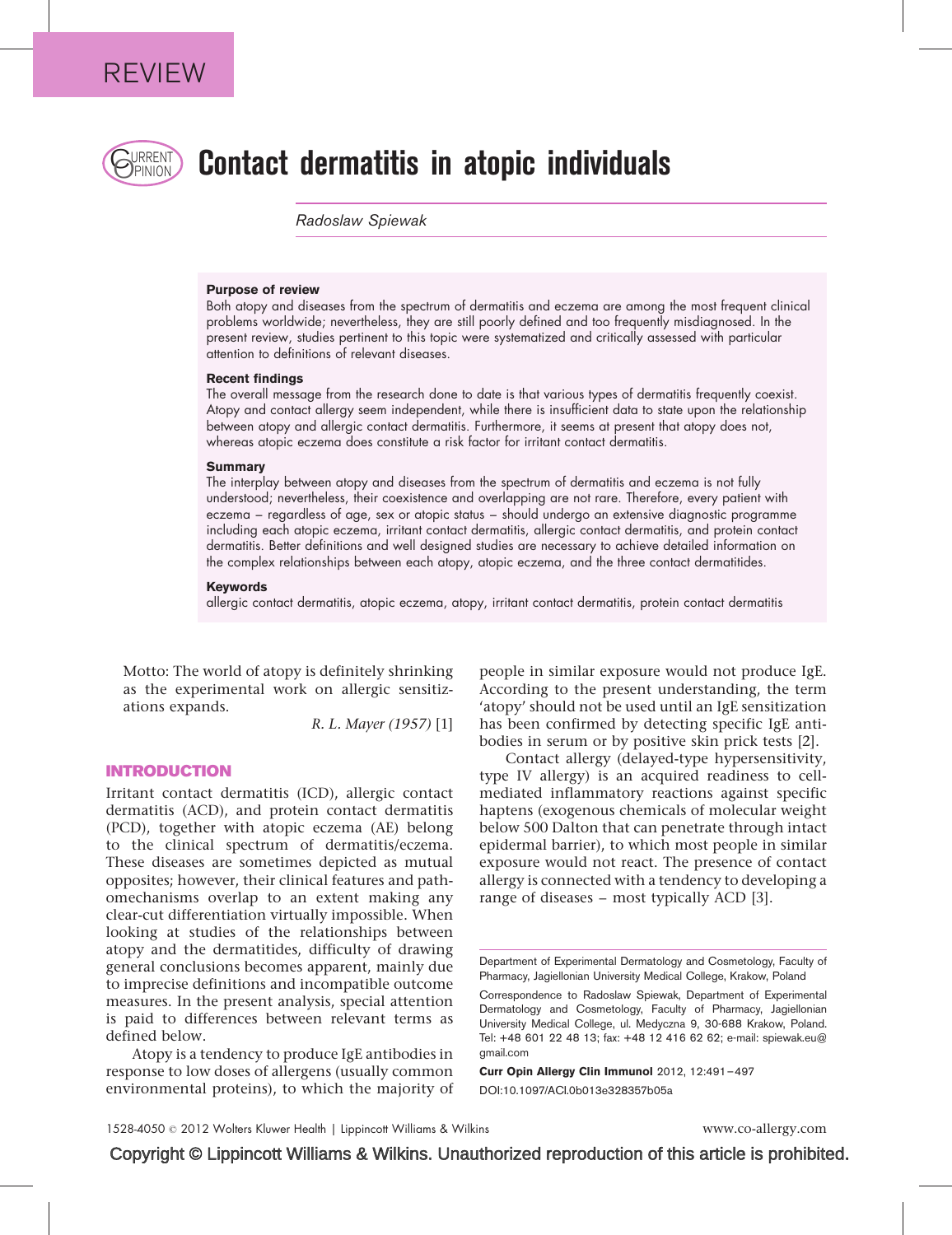## KEY POINTS

- Atopy and contact allergy appear as independent phenomena and may coexist in individuals in a random manner.
- Clinical features of atopic eczema and contact dermatitides overlap to an extent compromising results of clinical studies.
- At present it seems that atopy does not, whereas atopic eczema does constitute a risk factor for irritant contact dermatitis.
- Data from available studies are insufficient to state upon the relationship between atopy and allergic contact dermatitis, however, it is apparent that both conditions frequently coexist.

Atopic eczema (synonym: atopic dermatitis) is a chronic inflammatory skin disease that commonly begins in early infancy, runs a course of exacerbations and remissions, and is associated with a characteristic distribution and morphology of skin lesions. Furthermore, pruritus and subsequent sleeplessness are hallmarks of this disease [\[4\]](#page-5-0).

Contact dermatitis (synonym: contact eczema) is a collective term for three dermatitides with various causes, whose common feature is the development of skin inflammation in response to direct contact with the provoking agent: irritant contact dermatitis; allergic contact dermatitis; and protein contact dermatitis [\[5\].](#page-5-0)

ICD is acquired inflammatory skin disease caused by chemical or physical insults leading to direct cellular injury. Most ICD cases are associated with detergents, solvents, acids or alkali. Acute ICD (toxic dermatitis) develops rapidly (minutes to hours) after exposure to potent irritants, whereas chronic, cumulative variants of ICD develop gradually in response to repeated contacts with milder irritants [\[6\].](#page-5-0) ICD is essentially an injury; therefore, everyone will develop this disease after an individual threshold of resistance to irritants is exceeded [\[7\]](#page-5-0).

ACD is an inflammatory skin disease initiated by specific immune reactions to a hapten. It occurs in individuals with previously acquired contact allergy following re-exposure to the sensitizing hapten [\[8\]](#page-5-0). In contrast to ICD, only a minority of people exposed to a particular hapten will respond with dermatitis.

PCD is acquired inflammatory skin disease initiated by specific immune reactions to allergens – proteins with molecular weight exceeding 10000 Daltons – usually of animal or plant origin [\[9,10\].](#page-5-0) As molecules of this size cannot pass through the intact skin barrier, preexisting skin damage seems to be a prerequisite. The pathogenesis of protein contact dermatitis remains unclear: at present, type I and type IV hypersensitivity reactions are discussed, along with a possibility of delayed reaction initiated by IgE-bearing Langerhans cells, in which PCD strikingly resembles present concepts of atopic eczema [\[11\]](#page-5-0).

### CONTACT DERMATITIS IN ATOPIC INDIVIDUALS

In line with the above definitions, the question of contact dermatitis in atopic individuals must be divided into several more specific ones, that is, what is the relationship between atopy and each ICD, ACD, or PCD? Inclusion of atopic eczema into this discourse as a counterpoint to atopy seems necessary, as these two terms are too frequently misused as synonyms [\[12\]](#page-5-0). An overview of definitions of atopy used in former studies (Table 1)  $[13-20,21",22-25]$  is a good illustration of difficulties with obtaining unequivocal answers to the above questions.

### IRRITANT CONTACT DERMITITIS IN ATOPIC INDIVIDUALS

The relationship between atopy and ICD has been quite extensively studied in experimental settings, and with the exception of one early study [\[13\],](#page-5-0) no increased skin susceptibility to model irritants sodium lauryl sulphate (SLS) or dimethyl sulfoxide (DMSO) has been observed in people with respiratory atopy, elevated total IgE, as well as past (inactive) atopic eczema [\[14–16,18,19\].](#page-5-0) On the contrary, there was only one epidemiological study looking into this relationship [\[17\],](#page-5-0) in which 72% of patients diagnosed with occupational ICD were 'atopics' as compared with 30% estimated in the general population; also the mean latency period from employment to first symptoms of occupational ICD was shorter in 'atopics' than 'nonatopics' (64 versus 72 months). Unfortunately, the group deemed by the authors as 'atopics' consisted of undefined proportions of people with 'respiratory atopy' and atopic eczema – either past (inactive) or present (active), which hampers any sound discussion of the disagreement between acute experimental and epidemiological observations.

## IRRITANT CONTACT DERMITITIS IN ATOPIC ECZEMA

The overall conclusion from a series of experimental studies is that of increased susceptibility to irritants in active atopic eczema (recently reviewed in [\[26](#page-5-0)"[\]](#page-5-0)). Filaggrin deficiency was postulated as a possible

492 www.co-allergy.com **Volume 12 • Number 5 • October 2012**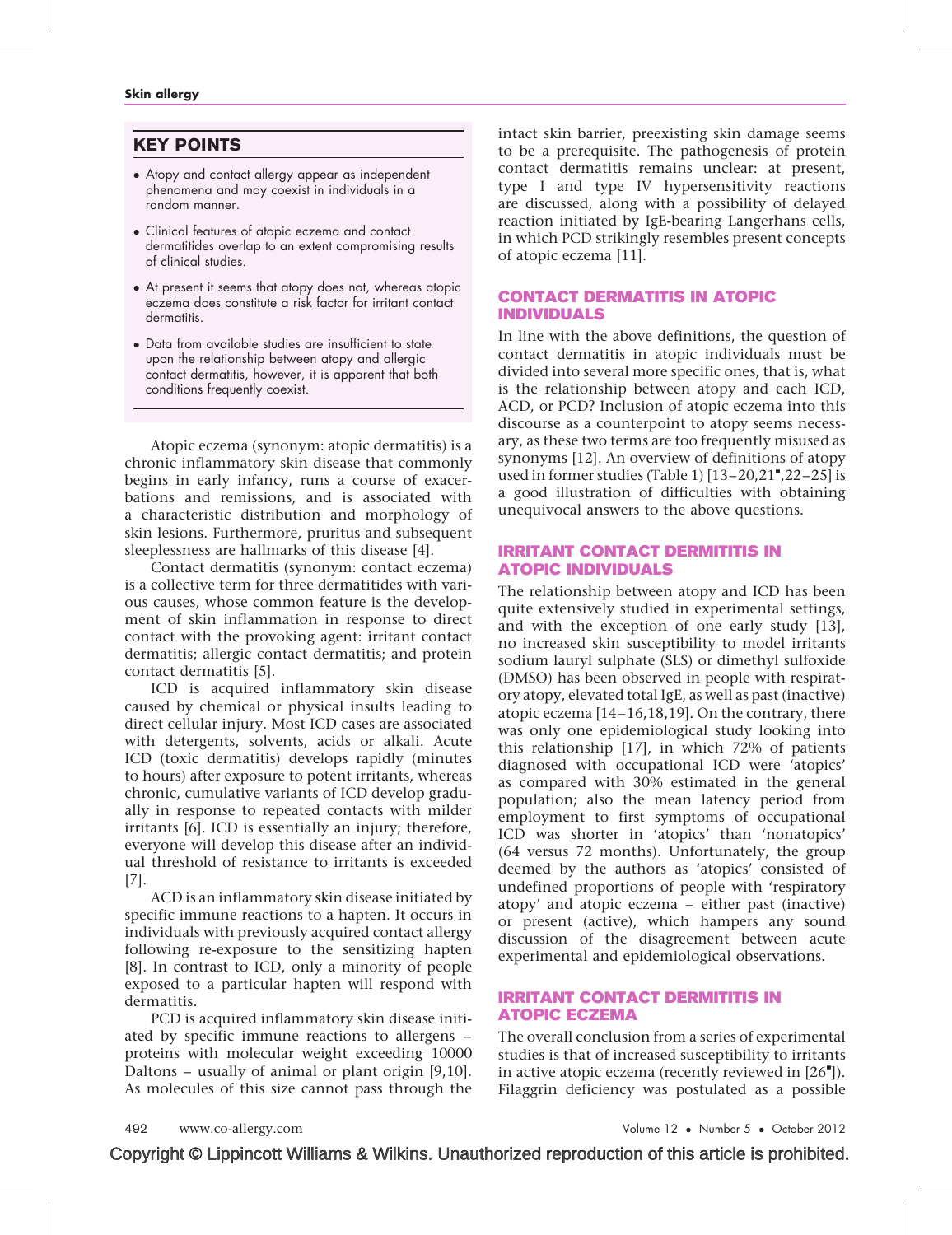#### Table 1. The various definitions of atopy used in studies of topics within the scope of the present review, ordered chronologically. Note that in two recent studies [\[23,24\]](#page-5-0) the term 'atopy' was used in the actual meaning of 'atopic eczema'

| Publication year | Definition of 'atopy' (or 'atopic' patients)                                                                                                                                                                                                       |  |  |
|------------------|----------------------------------------------------------------------------------------------------------------------------------------------------------------------------------------------------------------------------------------------------|--|--|
| 1994             | 'Positive personal and family history of seasonal asthma or allergic rhinitis and no history of dermatitis, and one or<br>more positive prick test responses to a panel of 10 common aeroallergens' [13].                                          |  |  |
| 1996             | 'Patients with allergic asthma or rhinitis (or both)' [14].                                                                                                                                                                                        |  |  |
| 1998             | '() atopics (defined broadly by high IgE reactivity)' [15].                                                                                                                                                                                        |  |  |
| 1999             | 'Respiratory atopy: individuals with a typical history of rhinoconjunctivitis or atopic asthma and showing at least 1<br>positive prick test to a relevant aeroallergen' [16].                                                                     |  |  |
|                  | 'Erlangen Atopy Score' (a combination of skin and respiratory symptoms, family anamnesis, and IgE) [17].                                                                                                                                           |  |  |
| 2000             | Patients 'with allergic rhinitis but no asthma, without a personal history of dermatitis and with positive prick test<br>responses to grass pollen but not to house dust mites, showing symptoms exclusively during the pollen season' [18].       |  |  |
| 2002             | 'Respiratory atopy patients' [19].                                                                                                                                                                                                                 |  |  |
| 2005             | 'Positive skin prick test results, positive Phadiatop test results, and total IgE levels greater than 120kU/L were used<br>as atopy markers' [20].                                                                                                 |  |  |
| 2011             | '() atopy, defined as positive skin prick test to one or more common airborne or food allergens' [21"].                                                                                                                                            |  |  |
|                  | '() atopic individuals (Als) according to a current history of at least one of AD, AR, or AA' (where, AD – atopic<br>dermatitis, AR – allergic rhinoconjunctivitis, AA – allergic asthma) [22].                                                    |  |  |
|                  | 'atopic pediatric patients' = patients who 'had met Hanifin and Rajka criteria for a diagnosis of atopic dermatitis' [23].                                                                                                                         |  |  |
|                  | $(1, 1)$ atopic patients (according to Hanifin and Rajka criteria)' [24].                                                                                                                                                                          |  |  |
|                  | The participants were considered atopic when at least two of the following criteria were present: having a<br>clinical history of atopic dermatitis, allergic rhinitis, allergic asthma, or food allergies; each confirmed<br>by prick test' [25]. |  |  |

'molecular link' between atopic eczema and ICD [\[27,28\]](#page-5-0). There are also other relevant components of the skin barrier, for example, claudins – transmembrane proteins pivotal to the tight junctions between cells, including keratinocytes: a reduced expression of claudin-1 and 23 in patients with atopic eczema was recently reported [\[29\].](#page-5-0) Nevertheless, the increased susceptibility to irritants may also be an unspecific effect of skin barrier damage due to inflammation, irrespective of its actual cause [\[16\]](#page-5-0).

### CONTACT ALLERGY IN ATOPIC INDIVIDUALS

When analyzing published research results, one has to realize the substantial, yet sometimes overlooked difference between contact allergy (altered immune reactivity detected with patch tests) and the actual disease 'allergic contact dermatitis'. The relationship between atopy and contact allergy was discussed elsewhere, with the overall conclusion that these are independent phenomena that may coexist randomly in the same person [\[20\].](#page-5-0)

## CONTACT ALLERGY IN ATOPIC ECZEMA

In an experimental sensitization study [\[30\]](#page-5-0) utilizing a potent contact sensitizer dinitrochlorobenzene (DNCB), only 33% of patients with severe atopic eczema could be sensitized, as compared with

respectively 100 and 95% of patients with mild and moderate atopic eczema, indicating a diminished contact sensitivity in severe atopic eczema. In an epidemiological observation, however, the severity of atopic eczema appeared as a significant risk factor (odds ratio,  $OR = 3.3$ ) for developing contact allergy to topical drugs [\[31\]](#page-5-0). This discrepancy between acute experiment and epidemiology may have various explanations: perhaps a massive, long-term exposure to haptens from external drugs overcompensates for the decreased ability to develop contact sensitization in severe atopic eczema, or alternatively contact allergy may be acquired during remissions of the disease. Other cross-sectional studies of this relationship lead to discordant conclusions, possibly due to usage of different definitions of atopic eczema and contact allergy (Table 2) [\[23,32–36\]](#page-5-0). Regardless of these discrepancies, the core message from these studies remains clear: contact allergy should be considered in every patient with atopic eczema, and topical drugs along with emollients are frequent sensitizers and should be included in routine patch testing in this group.

## ALLERGIC CONTACT DERMATITIS IN ATOPIC INDIVIDUALS

In the previously mentioned epidemiological study [\[17\],](#page-5-0) 60% of patients with diagnosed occupational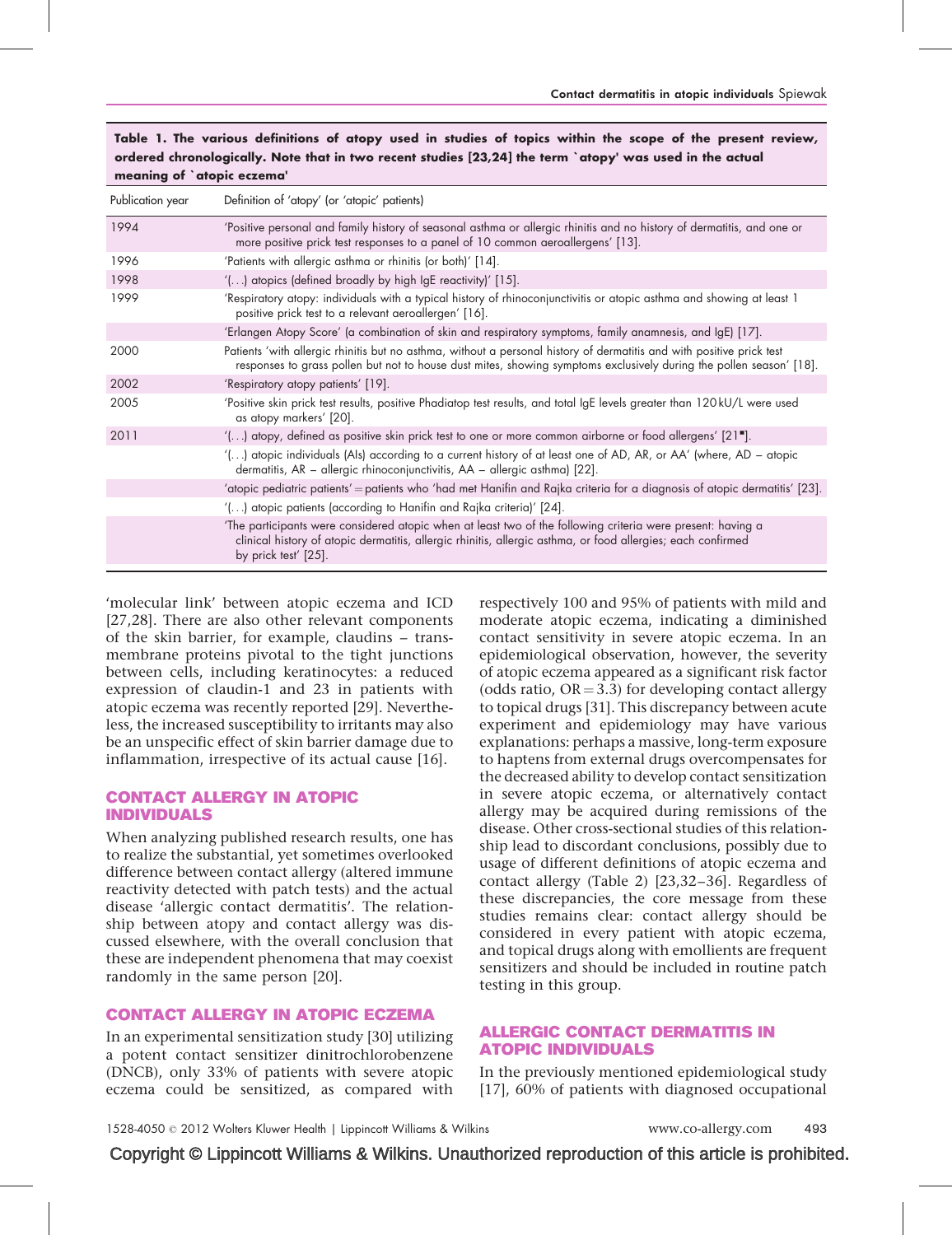| Study population                                             | Definition of atopic eczema                                                                                                                             | Definition of contact allergy                                  | Summary of main results and source                                                                                                        |
|--------------------------------------------------------------|---------------------------------------------------------------------------------------------------------------------------------------------------------|----------------------------------------------------------------|-------------------------------------------------------------------------------------------------------------------------------------------|
| 1146 Danish schoolchildren<br>$(12-16 \text{ years})$ $[32]$ | Questionnaire by Schultz Larsen,<br>Diepgen and Svensson [33]                                                                                           | At least one positive reaction<br>to patch tests on day 3      | No association between AE<br>(lifetime prevalence) and CA                                                                                 |
| 3202 random Danish adults<br>$(18-69 \text{ years})$ $[34]$  | UK Working Party's diagnostic<br>criteria (self-reported history<br>of an itchy skin condition plus<br>a minimum of two of four<br>minor criteria) [35] | At least one positive reaction<br>to patch test on day 2       | CA more frequent among<br>participants who reported AE<br>(13.6%) than those who did<br>not (9.5%, significant difference,<br>$P = 0.018$ |
| 101 Californian paediatric<br>patients (6-18 years) [23]     | Hanifin and Rajka criteria [36]                                                                                                                         | At least one positive reaction<br>to patch tests on day 3 or 7 | CA in 89% patients with AE,<br>as compared 66% of those<br>without AE (significant difference,<br>$Z$ -score $2.78$                       |

Table 2. An overview of recent studies on the relationship between atopic eczema and contact allergy

AE, atopic eczema; CA, contact allergy.

ACD were 'atopics', as compared with 30% in the general population, also the mean latency period was shorter for 'atopics': 71 versus 84 months in 'nonatopics'. The reader, however, is reminded of the above-discussed problematic definition of 'atopy' in this study.

## ALLERGIC CONTACT DERMATITIS IN ATOPIC ECZEMA

Among paediatric patients with physician-diagnosed atopic eczema (based on Hanifin and Rajka criteria), concomitant ACD was found in 33% of children and 73% of adolescents [\[37](#page-5-0)"[\].](#page-5-0) This demonstrates that comorbidity of ACD is frequent among atopic eczema patients and increases with age, confirming previous observations [\[38\]](#page-5-0). Moreover, it seems probable that a considerable number of adult patients with 'persistent atopic eczema' suffer, in fact, from undiagnosed secondary ACD sustained by external drugs or emollients.

### PROTEIN CONTACT DERMATITIS IN ATOPIC INDIVIDUALS

Until now, there are no systematic epidemiological data addressing directly the relationship between atopy and PCD; however, clinical observations indicated on a possible connection [\[39–41\].](#page-5-0) In a recent study [\[42](#page-5-0)"[\]](#page-5-0) of 27 patients diagnosed with PCD, 52% had a history of atopy. A characteristic 'atopic marsh' including PCD was described in a patient, who in a period of 16 years suffered at various stages from occupational allergic rhinitis, PCD, asthma, allergic conjunctivitis, and finally contact urticaria – all due to IgE-mediated allergy to cow dander [\[43\]](#page-5-0). Altogether, these scarce data seem to place PCD within the spectrum of atopic diseases.

## PROTEIN CONTACT DERMATITIS VERSUS ATOPIC ECZEMA

Recently proposed diagnostic criteria for PCD include the presence of chronic or recurrent eczema due to contact with protein-containing material and positive prick test reaction to this material [\[44](#page-5-0)"[\],](#page-5-0) thus making the entity PCD 'atopic' by definition. As history of atopic eczema is found in every second PCD patient [\[45,46\]](#page-5-0), it seems probable that PCD may, in fact, be a subtype of atopic eczema – actually, the subtype that fits best into the spectrum of atopy-related diseases, next to allergic rhinitis or asthma. At present, however, we know too little about aetiologies of both PCD and AE to verify these conjectures.

## FUTURE RESEARCH NEEDS AND LIMITATIONS

For reliable research of the relationships between atopy, atopic eczema and contact dermatitides, well defined criteria are necessary that would enable accurate differentiation between analysed conditions and diseases. Nowadays, we seem to have unequivocal clinical criteria for atopy (positive sIgE or skin prick tests to common allergens). The identification of contact allergy with the use of patch tests seems also relatively straightforward and well validated, nevertheless, one has to keep in mind that the diagnostic effectiveness of patch tests depends on the composition of test series (more extensive series detect more people with contact allergy) [\[47,48](#page-5-0)"[\]\)](#page-5-0) and time of reading (prolonged observation detects more contact allergy)  $[49,50,51$ <sup>"</sup>[\]](#page-5-0)). Even the method of application may influence the results: for example, patch test applied with IQ Chambers shows better sensitivity than T.R.U.E.

494 www.co-allergy.com **Volume 12 • Number 5 • October 2012**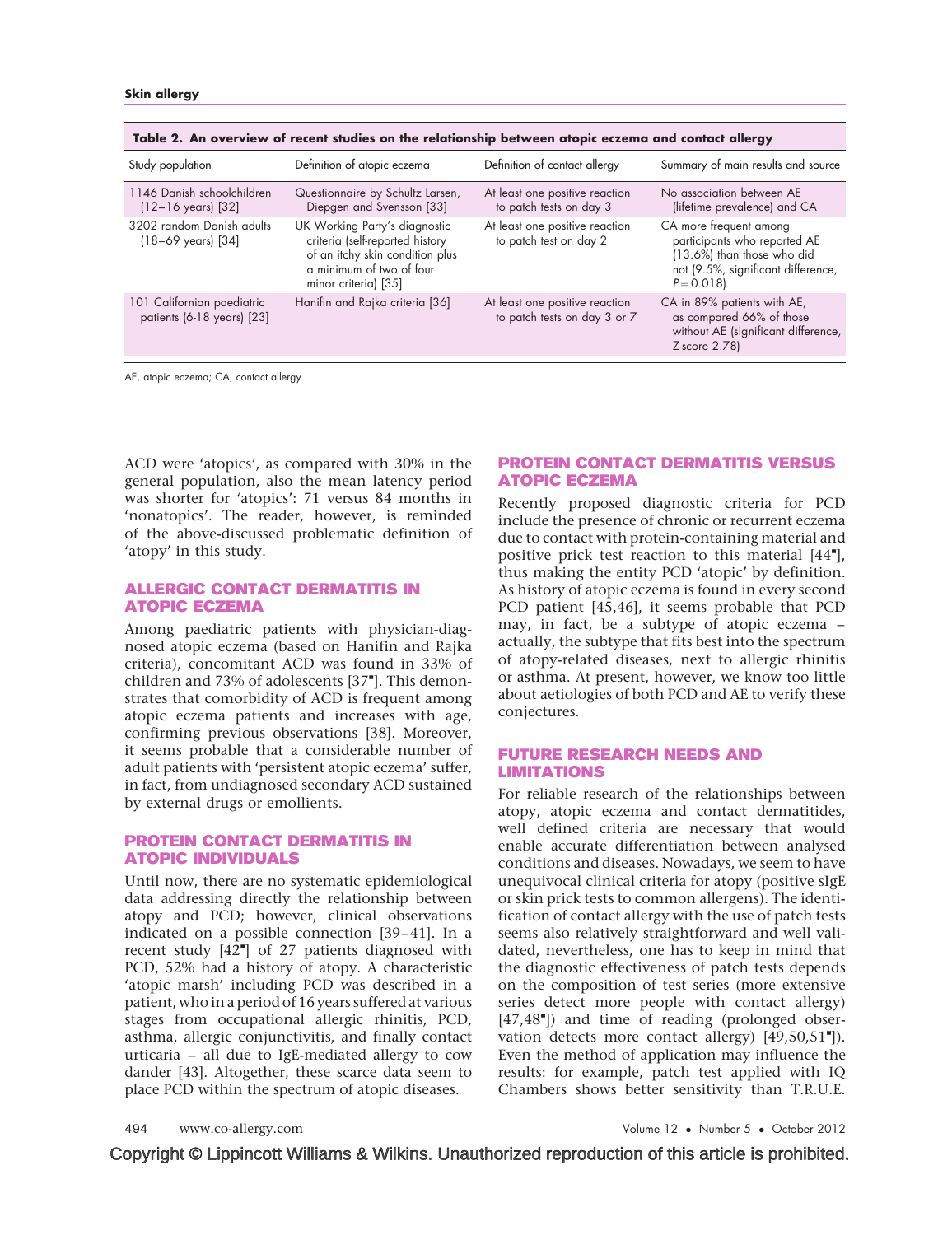<span id="page-4-0"></span>test [\[52\]](#page-5-0), which in turn seems more sensitive than testing with Finn Chambers [\[53\].](#page-5-0) Good identification of ACD in future studies seems quite feasible through combining a positive patch test with confirmation of its clinical relevance [\[3\]\)](#page-5-0); however, the assessment of relevance may be biased by an investigator's competence and technical facility for detecting suspect haptens in the patients' environment [\[54\]](#page-5-0).

The level of difficulty substantially increases with ICD: this disease is relatively easy to reproduce in acute experiments with known irritants, like SLS or DMSO; however, the clinical (and thus epidemiological) diagnosis is made by exclusion of other eczemas, owing to the present lack of confirmatory diagnostic tests for ICD. This implies a considerable amount of subjectivity and a resulting risk of misdiagnoses that could jeopardise results of any epidemiological study. Moreover, a range of various ICD types are distinguished [\[55\]](#page-5-0) – it seems possible that atopy may be relevant to some of them, but not to others. In the end, the difficulty with designing credible epidemiological studies reaches a level of virtual impossibility in case of atopic eczema – a conspicuous, yet ephemerid entity, as to which there is still no agreement whether it should be regarded as a condition, a disease or a syndrome  $[56,57,58$ <sup> $+$ </sup>. Flexural eczema – almost a 'diagnostic fetish' in past epidemiological studies of atopic eczema has been ultimately discredited [\[59\],](#page-5-0) not least so because this clinical feature is also not uncommon in ACD [\[37](#page-5-0)"[,60,61,62](#page-5-0)"[,63](#page-5-0)"[,64\].](#page-5-0) Cases of ACD-related flexural eczema have been misdiagnosed as atopic eczema for decades [\[65–67\],](#page-6-0) which may be due to the fact that in most ACD literature, flexural eczema is part of a wider picture referred to as 'hematogenous contact eczema', 'systemic allergic dermatitis', 'systemically induced ACD' or 'baboon syndrome', and only exceptionally gains more visibility while being referred to as 'flexural exanthema' [\[68\].](#page-6-0) Interestingly, the pattern of 'flexural allergic contact dermatitis' was described in a series of patients externally exposed to a sensitizing hapten (ingredient of a bath oil) over the entire body, suggesting that the skin of flexural areas is more vulnerable also in ACD [\[69\].](#page-6-0)

The above-mentioned problems with definitions of diseases may be solved by applying nonclinical criteria in future research. Highly promising in this respect seem results of a study [\[70\]](#page-6-0) showing that immunohistochemical staining of skin biopsies for five marker proteins associated with epidermal activation (hBD-2, elafin and KRT16), cellular proliferation (Ki67) and infiltration by cells of haematopoietic origin (CD45) may suffice for the differentiation between psoriasis, atopic eczema,

allergic contact dermatitis and irritant contact dermatitis. Determination of CCL17 and CCL27 may further help with distinguishing between ACD and atopic eczema [\[71\].](#page-6-0) Another interesting option is genetic markers of atopic eczema [\[72\]](#page-6-0), a concept that actually had been employed recently in epidemiological research [\[73\]](#page-6-0). After multicentre validation of such markers in well defined groups of patients, they might provide a relevant step forward for the benefit of both science and patients.

#### **CONCLUSION**

Skin diseases from the spectrum of dermatitis and eczema are difficult to differentiate, based merely on clinical and histological features. This creates a considerable risk for misdiagnoses in both clinics and research, resulting in a great deal of confusion and misconceptions. Future studies should be aimed at overcoming the present methodological problems – especially the ephemerid and internally conflicted definition of 'atopic eczema' and the vague and devoid of any confirmatory feature definition of irritant contact dermatitis. Nevertheless, even with the present limitations, a clear message from completed studies is that various kinds of eczema/dermatitis frequently coexist in both atopic and nonatopic individuals. Therefore, an extensive diagnostic work-up covering all above-discussed kinds of dermatitis should be employed in every eczema patient, regardless of the preliminary diagnosis or atopic status.

#### Acknowledgements

None.

#### Conflicts of interest

The author declares no conflict of interests with regard to the topic of the present article. The preparation of this publication was partly financed from the statutory grant of the Jagiellonian University Medical College No. K/ZDS/001906.

#### REFERENCES AND RECOMMENDED READING

Papers of particular interest, published within the annual period of review, have been highlighted as:

- of special interest
- $\Box$  of outstanding interest

Additional references related to this topic can also be found in the Current World Literature section in this issue (pp. 571–572).

- 1. Mayer RL. Contact dermatitis versus atopic dermatitis. Int Arch Allergy Appl Immunol 1957; 11:1–19.
- 2. Johansson SG, Bieber T, Dahl R, et al. Revised nomenclature for allergy for global use: Report of the Nomenclature Review Committee of the World Allergy Organization, October 2003. J Allergy Clin Immunol 2004; 113:832– 836.

1528-4050 2012 Wolters Kluwer Health | Lippincott Williams & Wilkins www.co-allergy.com 495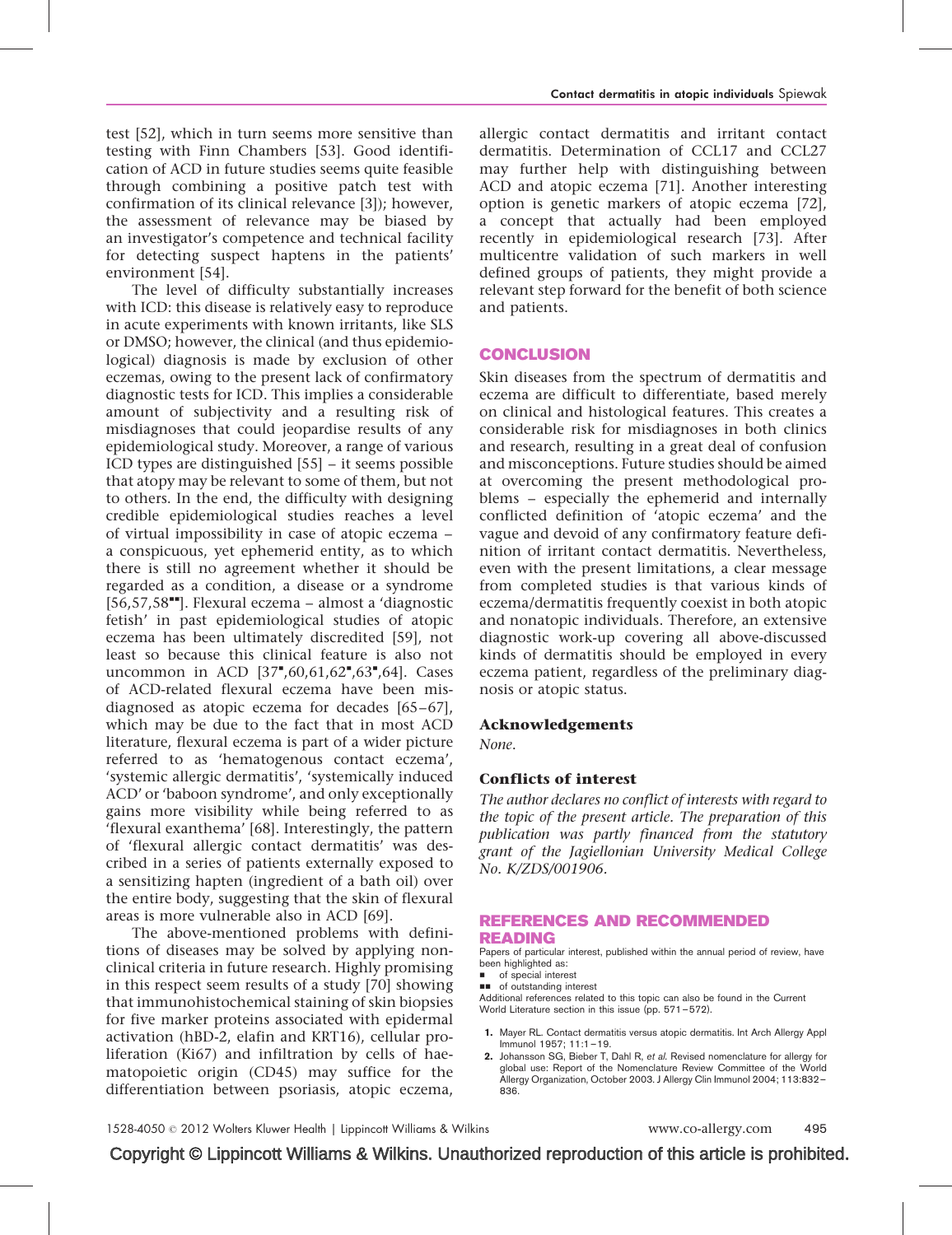- <span id="page-5-0"></span>3. Spiewak R. Patch testing for contact allergy and allergic contact dermatitis. Open Allergy J 2008; 1:42–51.
- 4. Werfel T, Breuer K. Role of food allergy in atopic dermatitis. Curr Opin Allergy Clin Immunol 2004; 4:379–385.
- 5. Spiewak R. Contact eczema. Post Dermatol Alergol 2009; 26:375–377.
- 6. Akhavan A, Cohen SR. The relationship between atopic dermatitis and contact dermatitis. Clin Dermatol 2003; 21:158–162.
- 7. Spiewak R. Pesticides and skin diseases in man. Pesticides: evaluation of environmental pollution. Boca Raton: CRC Press; 2012: 525–542.
- 8. Spiewak R. Immunotherapy of allergic contact dermatitis. Immunotherapy 2011; 3:979–996.
- Wüthrich B. Zur Genese des Bäckerekzems. Hautarzt 1970; 21:214-218. 10. Hjorth N, Roed-Petersen J. Occupational protein contact dermatitis in food handlers. Contact Dermatitis 1976; 2:28-42.
- 11. Levin C, Warshaw E. Protein contact dermatitis: allergens, pathogenesis, and management. Dermatitis 2008; 19:241–251.
- 12. Johansson SG, Bieber T. New diagnostic classification of allergic skin disorders. Curr Opin Allergy Clin Immunol 2002; 2:403–406.
- 13. Nassif A, Chan SC, Storrs FJ, Hanifin JM. Abnormal skin irritancy in atopic dermatitis and in atopy without dermatitis. Arch Dermatol 1994; 130:1402– 1407.
- 14. Seidenari S, Belletti B, Schiavi ME. Skin reactivity to sodium lauryl sulfate in patients with respiratory atopy. J Am Acad Dermatol 1996; 35:47–52. 15. Basketter DA, Miettinen J, Lahti A. Acute irritant reactivity to sodium lauryl
- sulfate in atopics and nonatopics. Contact Dermatitis 1998; 38:253–257.
- 16. Loffler H, Effendy I. Skin susceptibility of atopic individuals. Contact Dermatitis 1999; 40:239–242.
- 17. Jung K, Bieback C, Linse R. Bedeutung der Atopie für beruflich bedingte irritative und allergische Kontaktekzeme. Allergologie 1999; 22:472–476.
- 18. Conti A, Seidenari S. No increased skin reactivity in subjects with allergic rhinitis during the active phase of the disease. Acta Derm Venereol 2000; 80:192–195.
- 19. Kim GI, Park CW, Lee CH. The skin response to dimethyl sulfoxide in normal persons and atopy patients. Korean J Dermatol 2002; 40:1–7.
- 20. Spiewak R. Atopy and contact hypersensitivity: a reassessment of the relationship using objective measures. Ann Allergy Asthma Immunol 2005; 95:61–65.
- 21. Czarnobilska E, Obtulowicz K, Dyga W, Spiewak R. The most important & contact sensitizers in Polish children and adolescents with atopy and chronic
- recurrent eczema as detected with the extended European Baseline Series. Pediatr Allergy Immunol 2011; 22:252–256.
- In paediatric patients with recurrent chronic eczema and atopy confirmed by positive skin prick tests (for many doctors a reason sufficient to diagnose 'atopic

eczema') contact allergy was found in 67% of children and 58% of adolescents. 22. Landeck L, Schalock P, Baden L, Gonzalez E. Contact sensitization pattern in 172 atopic subjects. Int J Dermatol 2011; 50:806–810.

- 23. Herro EM, Matiz C, Sullivan K, et al. Frequency of contact allergens in pediatric patients with atopic dermatitis. J Clin Aesthet Dermatol 2011; 4:39–41.
- 24. Kuljanac I, Knezevic E, Cvitanovic H. Epicutaneous patch test results in children and adults with allergic contact dermatitis in Karlovac county: a retrospective survey. Acta Dermatovenerol Croat 2011; 19:91–97.
- 25. Rojas-Alcayaga G, Carrasco-Labra A, Danus P, et al. Determination of susceptibility to sensitization to dental materials in atopic and nonatopic patients. Med Oral Patol Oral Cir Bucal 2012; 17:e320–e324.

26. Darlenski R, Kazandjieva J, Tsankov N. Is there an increased skin irritation and & contact sensitization in atopic dermatitis? Expert Rev Dermatol 2011; 6:229–

234. An up-to-date comprehensive review of the current knowledge on skin irritancy in atopic eczema.

- 27. de Jongh CM, Khrenova L, Verberk MM, et al. Loss-of-function polymorphisms in the filaggrin gene are associated with an increased susceptibility to chronic irritant contact dermatitis: a case-control study. Br J Dermatol 2008; 159:621–627.
- 28. Scharschmidt TC, Man MQ, Hatano Y, et al. Filaggrin deficiency confers a paracellular barrier abnormality that reduces inflammatory thresholds to irritants and haptens. J Allergy Clin Immunol 2009; 124:496–506.
- 29. De Benedetto A, Rafaels NM, McGirt LY, et al. Tight junction defects in patients with atopic dermatitis. J Allergy Clin Immunol 2011; 127:773–786.
- 30. Uehara M, Sawai T. A longitudinal study of contact sensitivity in patients with atopic dermatitis. Arch Dermatol 1989; 125:366–368.
- 31. Mailhol C, Lauwers-Cances V, Rance F, et al. Prevalence and risk factors for allergic contact dermatitis to topical treatment in atopic dermatitis: a study in 641 children. Allergy 2009; 64:801–806.
- 32. Mortz CG, Lauritsen JM, Bindslev-Jensen C, Andersen KE. Contact allergy and allergic contact dermatitis in adolescents: prevalence measures and associations. The Odense Adolescence Cohort Study on Atopic Diseases and Dermatitis (TOACS). Acta Derm Venereol 2002; 82:352–358.
- 33. Schultz Larsen F, Diepgen T, Svensson A. The occurrence of atopic dermatitis in north Europe: an international questionnaire study. J Am Acad Dermatol 1996; 34:760–764.
- 34. Thyssen JP, Linneberg A, Engkilde K, et al. Contact sensitization to common haptens is associated with atopic dermatitis: new insight. Br J Dermatol 2012; 166:1255–1262.
- 35. Williams HC, Burney PG, Pembroke AC, et al. Working party's diagnostic criteria for atopic dermatitis. III. Independent hospital validation. Br J Dermatol 1994; 131:406–416.
- 36. Hanifin JM, Rajka G. Diagnostic features of atopic dermatitis. Acta Derm Venereol Suppl 1980; 92:44–47.
- 37. Czarnobilska E, Obtulowicz K, Dyga W, Spiewak R. A half of schoolchildren & with 'ISAAC eczema' are ill with allergic contact dermatitis. J Eur Acad Dermatol Venereol 2011; 25:1104–1107.

A study demonstrating the frequent coexistence of atopic eczema and allergic contact dermatitis in children and adolescents. Twenty percent of children and 52% of adolescents with flexural eczema (typically considered a hallmark of atopic eczema) were ultimately diagnosed with ACD, but not atopic eczema.

- 38. de Waard van der Spek FB, Oranje AP. Patch tests in children with suspected allergic contact dermatitis: a prospective study and review of the literature. Dermatology 2009; 218:119–125.
- 39. Abeck D, Korting HC, Ring J. Kontakturtikaria mit Übergang in eine Protein-Kontaktdermatitis bei einem Koch mit atopischer Diathese. Derm Beruf Umwelt 1990; 38:24–26.
- 40. Iliev D. Wüthrich B. Occupational protein contact dermatitis with type I allergy to different kinds of meat and vegetables. Int Arch Occup Environ Health 1998; 71:289–292.
- 41. Anliker MD, Borelli S, Wüthrich B. Occupational protein contact dermatitis from spices in a butcher: a new presentation of the mugwort-spice syndrome. Contact Dermatitis 2002; 46:72–74.
- 42. Hernandez-Bel P, de la Cuadra J, Garcia R, Alegre V. Protein contact & dermatitis: review of 27 cases. Actas Dermosifiliogr 2011; 102:336– 343.
- Out of 27 patients diagnosed with PCD, history of atopy was found in 52%, contact allergy was found in 63%, including 37% with present relevance.
- 43. Spiewak R. Berufsbedingte allergische Rhinokonjunktivitis, Proteinkontaktdermatitis, Asthma bronchiale und Kontakturtikaria auf Rinderallergene bei einer Landwirtin. Allergologie 2004; 27:402–407.
- 44. Vester L, Thyssen JP, Menne T, Johansen JD. Occupational food-related hand & dermatoses seen over a 10-year period. Contact Dermatitis 2012; 66:264– 270.
- A most recent proposal of diagnostic criteria for protein contact dermatitis.
- 45. Doutre MS. Occupational contact urticaria and protein contact dermatitis. Eur J Dermatol 2005; 15:419–424.
- 46. Amaro C, Goossens A. Immunological occupational contact urticaria and contact dermatitis from proteins: a review. Contact Dermatitis 2008; 58: 67–75.
- 47. Czarnobilska E, Lach K, Odrzywolek L, et al. Detection of contact allergy: using more extensive test series increases the diagnostic efficacy of patch tests. Przegl Lek 2010; 67:103–106.
- 48. Gregorius A, Spiewak R. A comparison of patch test results with the & European Baseline Series, Polish Baseline Series and an original extended
- series in the diagnosis of patients with suspected contact allergy. Alergoprofil 2011; 7:25–31.

A study demonstrating that a four-fold increase in the size of test series results in a ten-fold increase in diagnostic effectiveness of patch testing.

- 49. Spiewak R. Problems with interpreting the results of allergological patch tests: an analysis of test results in 196 patients with suspected contact dermatitis. Int Rev Allergol Clin Immunol 1997; 3 (Suppl 2):36.
- 50. Jonker MJ, Bruynzeel DP. The outcome of an additional patch-test reading on
- days 6 or 7. Contact Dermatitis 2000; 42:330–335. 51. Matiz C, Russell K, Jacob SE. The importance of checking for delayed & reactions in pediatric patch testing. Pediatr Dermatol 2011; 28:12–14.

Additional reading of patch test results on day 7–9 revealed in 13% of paediatric eczema patients contact sensitizations that would have been missed in case of a shorter observation period.

- 52. Lazarov A, David M, Abraham D, Trattner A. Comparison of reactivity to allergens using the T.R.U.E. Test and IQ chamber system. Contact Dermatitis 2007; 56:140–145.
- 53. T.R.U.E. Test Study Group. Comparative multicenter studies with T.R.U.E. Test and Finn Chambers in eight Swedish hospitals. J Am Acad Dermatol 1989; 21:846–849.
- 54. Bruze M. What is a relevant contact allergy? Contact Dermatitis 1990; 23:224–225.
- 55. Levin CY, Maibach HI. Irritant contact dermatitis: is there an immunologic component? Int Immunopharmacol 2002; 2:183–189.
- 56. Wüthrich B. What is atopy? condition, disease or a syndrome? Curr Probl Dermatol 1999; 28:1–8.
- 57. Ring J. Atopy: condition, disease, or syndrome? In: Ring J., Przybilla B., Ruzicka T., editors. Handbook of atopic eczema. 2nd ed. Heidelberg: Springer; 2006: 3–9.
- 58. Flohr C. Atopic dermatitis diagnostic criteria and outcome measures for && clinical trials: still a mess. J Invest Dermatol 2011; 131:557–559.

A discussion of the reasons for the low quality of past studies of atopic eczema together with a description of present efforts aimed at improving this situation.

- 59. Flohr C, Weiland SK, Weinmayr G, et al. The role of atopic sensitization in flexural eczema: findings from the International Study of Asthma and Allergies in Childhood Phase Two. J Allergy Clin Immunol 2008; 121:141–147.
- 60. Dou X, Liu LL, Zhu XJ. Nickel-elicited systemic contact dermatitis. Contact Dermatitis 2003; 48:126–129.

496 www.co-allergy.com **Volume 12 • Number 5 • October 2012**